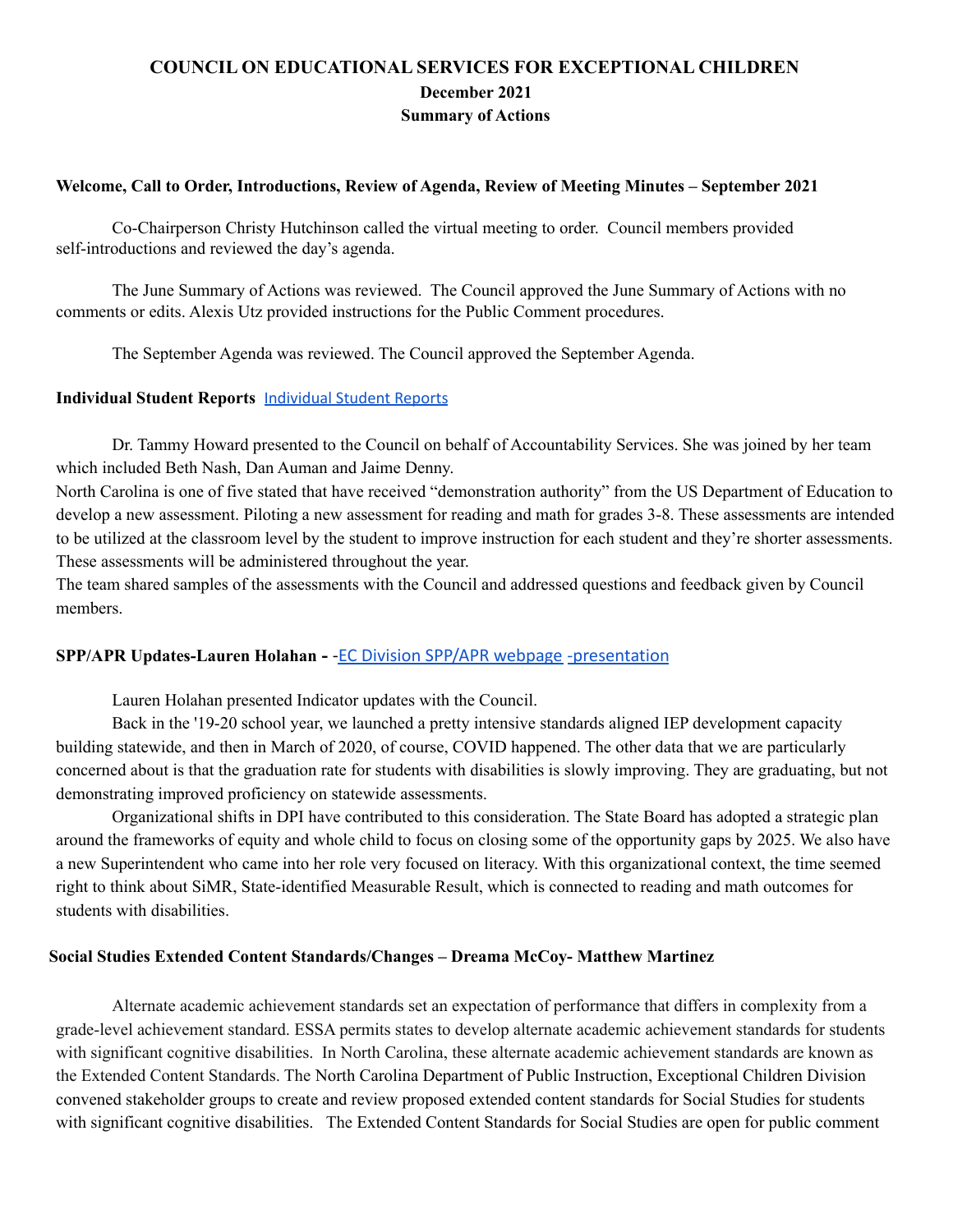from September 8 to October 8, 2021. Stakeholder groups created Extended Content Standards and then presented them to the State Board who then votes on them.

The Draft Extended Content Standards for Social Studies can be found on this link: https://drive.google.com/drive/folders/1L3O\_giTvZAFPzEBcwrjykO2W4-DOaqLM?usp=sharing

Please submit all questions and comments to:  $\frac{1}{10}$  ecspubliccomments  $\frac{1}{2}$  equals the equal of equals to:

# **Dispute Resolution – Carol Ann M. Hudgens**

State Complaints -152 filed, 111 reports issued -72 noncompliant, 39 compliant -97% of reports were issued within timeline despite pandemic

Facilitation -96 requests, 90 meetings held -no response - one party requested meeting but one party did not respond to the request (both parties must agree to facilitation) -97% were successful

Mediation -77 requested, 67 held -46% reached agreement

Due Process -68 filed, 16 resolution meetings held -2 written settlement agreements -9 went to a judge (adjudicated) -10 are pending -40 withdrawn/dismissed

## **Agency Updates -Sherry H. Thomas/Matt Hoskins**

Since the last Council meeting, EC was given a grace period for Per Reporting Period (February 1, 2022) due to concerns and feedback that was received. There will be training and a continuum will be included on the program monitoring to look at the students who may have per reporting period.

Legislation regarding COVID-[Senate](https://www.ncleg.gov/Sessions/2021/Bills/Senate/PDF/S654v6.pdf) Bill 654 was just signed by Gov. Cooper.

- Provisions related to ESSER Funds
- Provisions related to virtual instruction
- Each district must adopt a policy regarding face coverings and review it monthly
- Removal of the provision that delayed the implementation of the social studies changes
- Removal of the provision that delayed the implementation of class-size requirements in Kindergarten
- Granted licensure extensions for teachers through December 2021
- Driver's education eligibility certificates-waiving some of the requirements

OSEP Corrective Action- EC provided a response to OSEP by the required timeline. There was one item that was asked for an additional 60 days to respond because of waiting for School of Business and Finance to work on some policy changes dealing with the distribution of carryover funds. This will affect the requirements OSEP asked for.

EC Conference- This year's conference will be face-to-face. Theme: Going Platinum. The dates for the conference are November 17-19, 2021 at the Koury Convention Center in Greensboro. The sessions will be organized around the EC Division's strategic plan. School-based enterprises will be a part of the conference this year. Educators of